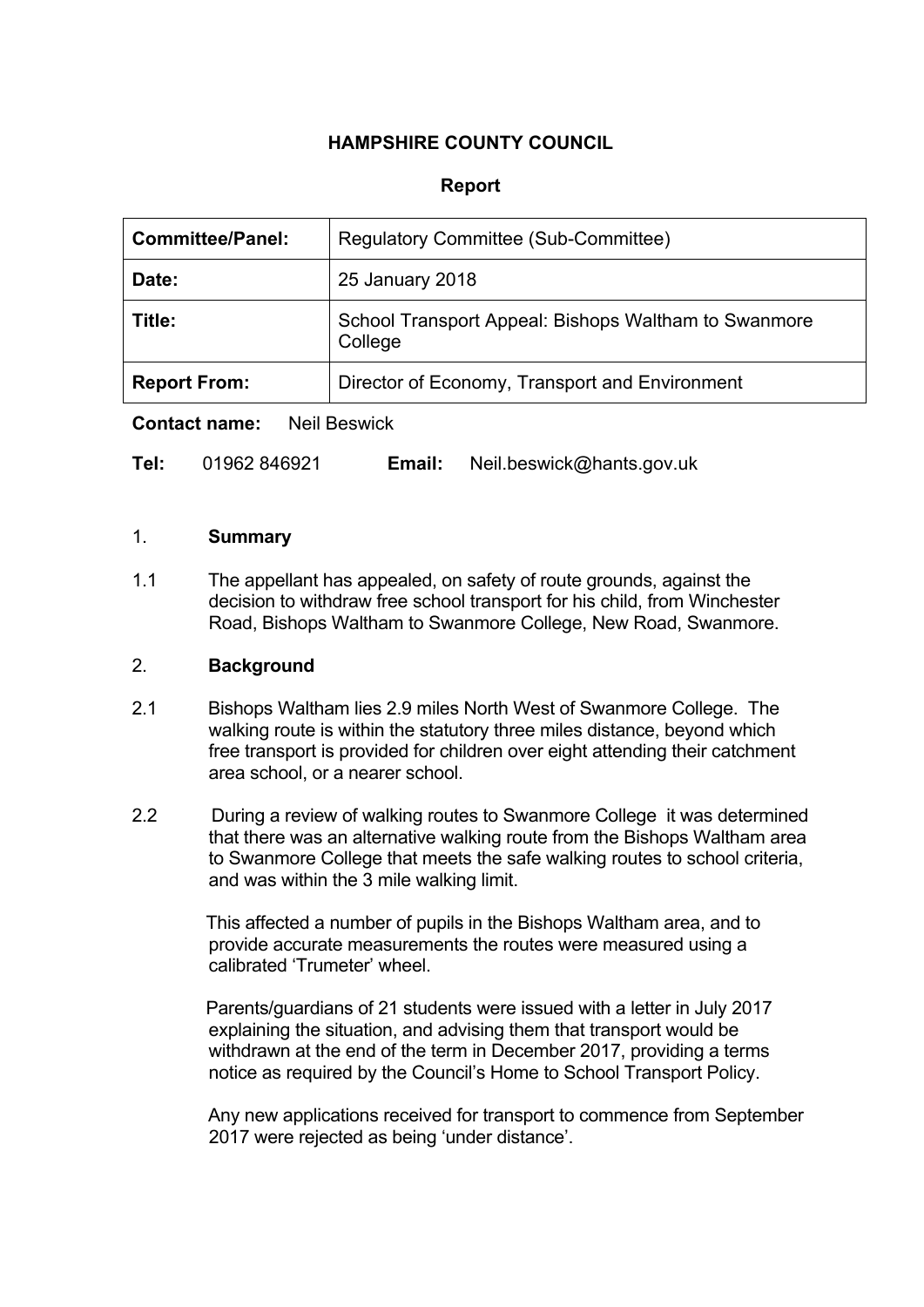2.3 The appellant applied for transport for his child in September 2017, and the application was refused.

> The appellant appealed the refusal in November 2017, and this was dealt with under Stage One of the appeal process, and his appeal was refused.

As part of the appeal the appellant raised concerns over the safety of the walking route to the school from the Bishops Waltham area, and indicated that he wished to proceed to the second stage of the appeals process.

2.4 There is a Hampshire County Council subsidised public bus service, number X10, between Bishops Waltham and Swanmore College that operates at school times. The cost of a weekly ticket is £7, or a daily return is available at £1.40

### 3. **The Appeal**

- 3.1 The route has to be considered against the national Road Safety GB criteria for the Assessment of Walked Routes to School (Appendix 1).
- 3.2 An on-site inspection was undertaken on by a representative from Hampshire County Council's Road Safety Team. The salient points of this report are in Appendix 2.

The inspection was undertaken in December 2016 as part of the initial process to determine safety of routes from the Bishops Waltham area.

### 4. **Conclusion**

- 4.1 Members will have had the opportunity to inspect the walking route. The County Council's position is that, under the criteria, the walking route is available.
- 4.2 It is for Members to consider, following the guidance of Appendix 1:
	- (i) whether the nature of the route, or an alternative route, means that it is available for children if unaccompanied; and
	- $(ii)$  if the answer to  $(i)$  is no, whether the route is available if accompanied.
- 4.3 If the answer to (ii) is yes, separate consideration by the Children's Services Department would be given to any representations by parents or carers who are unable to accompany their children by virtue of individual circumstances.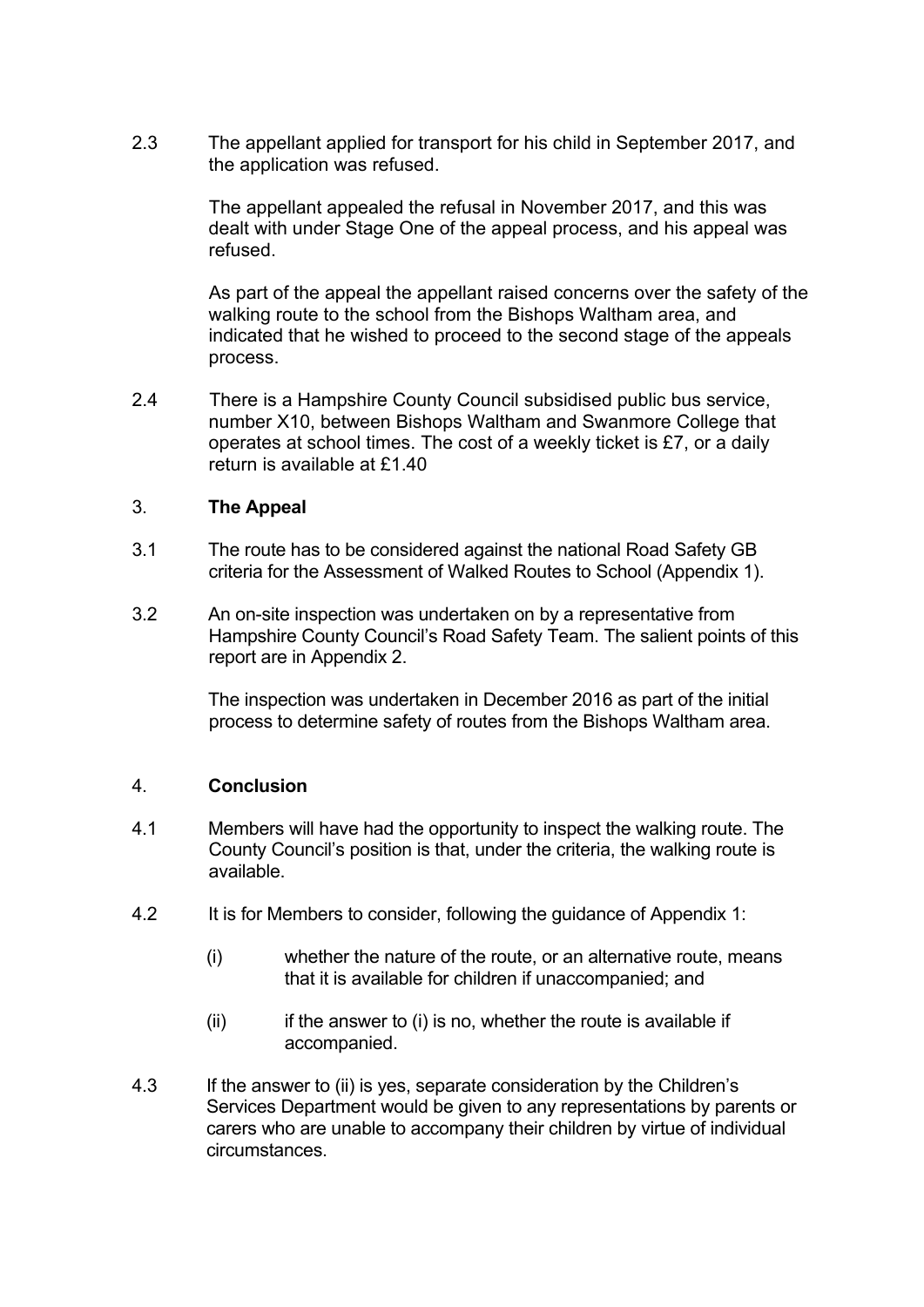# **CORPORATE OR LEGAL INFORMATION:**

# **Links to the Strategic Plan**

| yes                                                                                                  |  |  |  |  |
|------------------------------------------------------------------------------------------------------|--|--|--|--|
| yes                                                                                                  |  |  |  |  |
|                                                                                                      |  |  |  |  |
| yes                                                                                                  |  |  |  |  |
|                                                                                                      |  |  |  |  |
|                                                                                                      |  |  |  |  |
| yes                                                                                                  |  |  |  |  |
|                                                                                                      |  |  |  |  |
|                                                                                                      |  |  |  |  |
| <b>OR</b>                                                                                            |  |  |  |  |
| This proposal does not link to the Strategic Plan but, nevertheless, requires a<br>decision because: |  |  |  |  |
|                                                                                                      |  |  |  |  |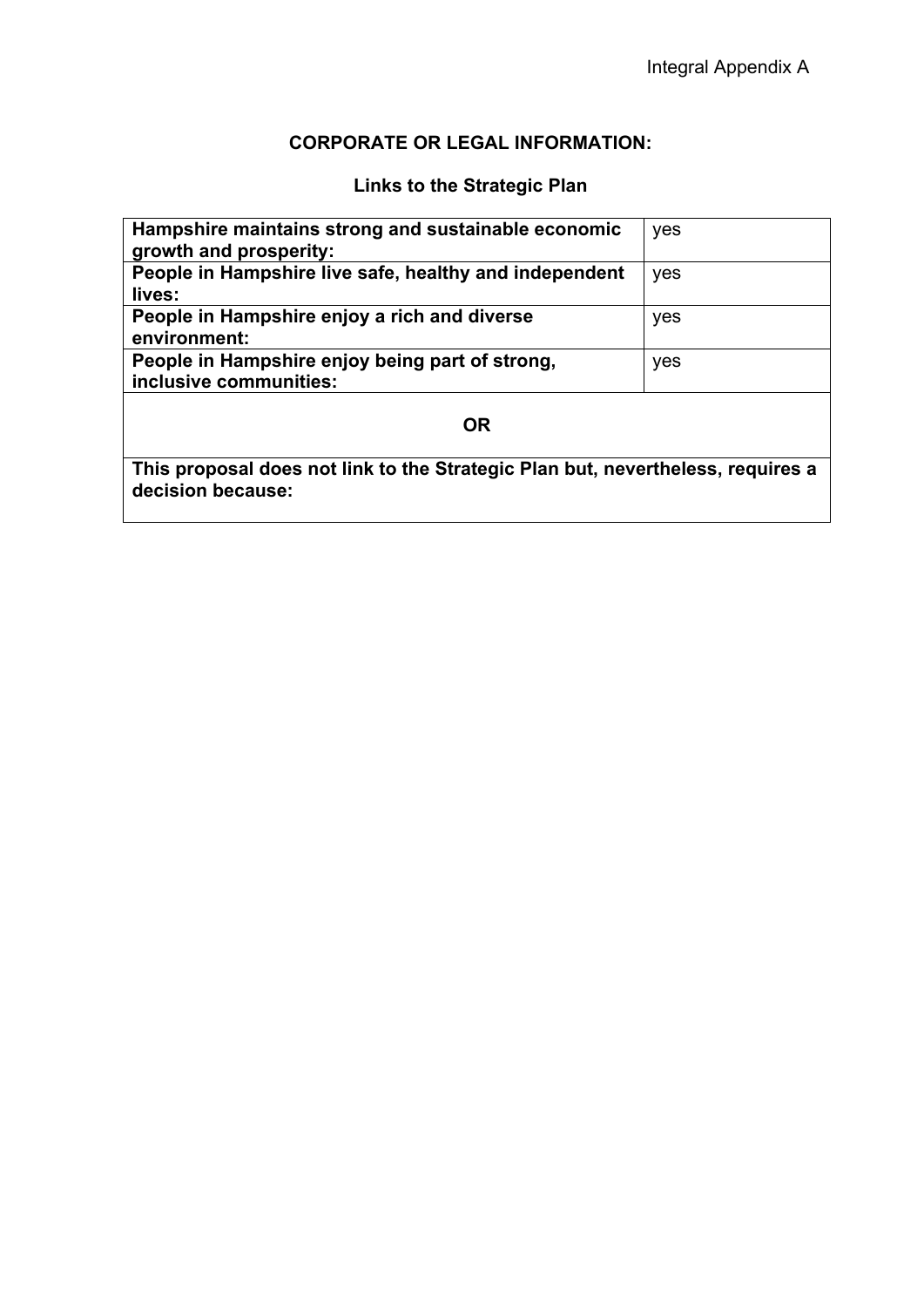## **IMPACT ASSESSMENTS:**

## **1. Equality Duty**

- 1.1. The County Council has a duty under Section 149 of the Equality Act 2010 ('the Act') to have due regard in the exercise of its functions to the need to:
- Eliminate discrimination, harassment and victimisation and any other conduct prohibited under the Act;
- Advance equality of opportunity between persons who share a relevant protected characteristic (age, disability, gender reassignment, pregnancy and maternity, race, religion or belief, gender and sexual orientation) and those who do not share it;
- Foster good relations between persons who share a relevant protected characteristic and persons who do not share it.

### **Due regard in this context involves having due regard in particular to:**

- a) The need to remove or minimise disadvantages suffered by persons sharing a relevant characteristic connected to that characteristic;
- b) Take steps to meet the needs of persons sharing a relevant protected characteristic different from the needs of persons who do not share it;
- c) Encourage persons sharing a relevant protected characteristic to participate in public life or in any other activity which participation by such persons is disproportionally low.

## **2. Impact on Crime and Disorder:**

This is an information report setting out the background to a Home to School Transport appeal, and therefore the impact on Crime and Disorder has not been measured as it is not applicable to the content.

## **3. Climate Change:**

a) How does what is being proposed impact on our carbon footprint / energy consumption?

This is an information report setting out the background to a Home to School Transport appeal, and therefore the impact on our carbon footprint/energy consumption has not been measured as it is not applicable to the content.